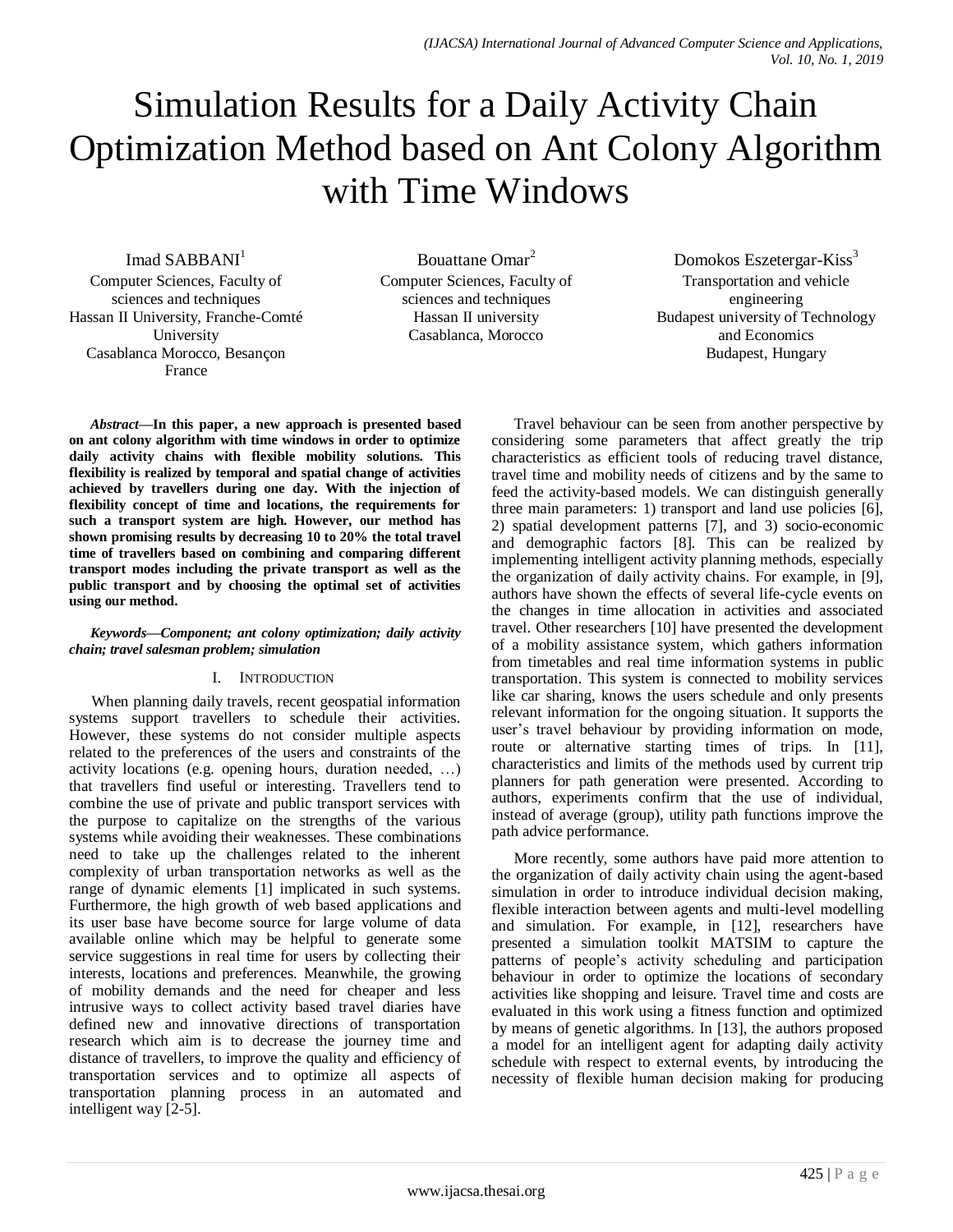realistic daily plans. Other works in the same field can be found in [14-16].

The purpose of this paper is to propose an application of the ant colony optimization meta-heuristic algorithm in order to resolve the traveling salesman problem with time windows by finding the minimum cost tour in which all point of interests are visited only once within the time windows required, involving the constraint of flexibility in time and space. Based on these, this paper is organized as follows: Section II presents a state of art of the main concepts proposed by researchers to solve the daily activity chain problem, in addition to the both concepts used in our model, traveling salesman problem and the ant colony algorithm. Section III details the proposed approach and describes the developed algorithm. Section IV shows the data used in our model and the experimental results. Concluding remarks are given in Section V.

#### II. TRAVELING SALESMAN PROBLEM

The traveling salesman problem (TSP) is one of the most intensively studied problems in optimization. It's a N-P hard algorithmic problem [17] which consists on a salesman who wishes to find the shortest path between a set of points or locations that all of them must be visited with the challenge of finding the minimum total distance (i.e. cost, time, …) travelled. The salesman is supposed to visit each city only once, by starting from a certain location (e.g. hometown) and returning to the same place. The TSP can be represented by a complete weighted graph  $G = (V, E)$  with V being the set of n nodes (locations of activities) and E being the set of edges linking the nodes in the graph G. Thus, each edge E is associated with a given weight D*ij* which represents the distance between cities i and j. In symmetric TSP, it may be important to emphasize that the distances between towns/cities are the same and independent of the direction of traversing the edges, which mean that D*ij*=D*ji* for every pair of nodes forming an undirected graph. However, in the asymmetric TSP, distances may be different in both directions, due to oneway or other reasons, forming a directed graph. Hence, the TSP can be formulated as the following formulation:

We consider a graph as defined in this section, let:

*V*: set of nodes,  $i \in V$ ,  $j \in V$  and  $i, j = 1,..., n$ 

We assume that the following data is available:

 $d_{ij}$ : distance (weight) of arc from node *i* to node *j* 

We can label the activity locations with numbers 1,...,n and define:

$$
X_{ij} = \begin{cases} 1 & \text{The path goes from activity location i to j} \\ 0 & \text{Otherwise} \end{cases}
$$

Then we can define the TSP problem as:

 $\text{Min} \sum_{i \in V} \sum_{i \in V} d_{ij} X_{ij}$  (1)

Subject to the constraints:

 $\sum_{i \in V} X_{ij} = 1$  (2)

 $\sum_{i \in V} X_{ij} = 1$  (3)

TABLE I. TSP

| Method                  | Works    |
|-------------------------|----------|
| Ant colony optimization | [18, 19] |
| Genetic algorithms      | [20, 21] |
| Neural networks         | [22, 23] |
| Memetic algorithm       | [24, 25] |

The objective function (1) minimizes the total cost of all travels. Constraint (2) describes that only one activity location can be visited at each step of the day. Constraint (3) stipulates that every node is visited one and only one time during all the circuit.

Recently, many different approaches have been applied for solving the TSP. Table 1 shows the main methods used by researchers in order to solve the TSP.

# III. ANT COLONY OPTIMIZATION

Ant Colony Optimization (ACO) is a population-based metaheuristic which was introduced in the early 1990s by Marco Dorigo and colleagues as a new technique for solving hard combinatorial problems [26]. The development of this algorithm was inspired by the behaviour of real ants which utilizes the pheromone communication medium, known as stigmergy, to search for the best path between the nest and a source of food. It's known as an indirect way to communicate through a chemical substance which is evaporative and accumulative. The representation of the ACO meta-heuristic in pseudo-code is as follows:

> Procedure ACO\_Metaheuristic Initialization While (not\_termination) generateSolutions () daemonActions () pheromoneUpdate() end while end procedure

At the initialization step, all d*ij* which represent the euclidean distance between an activity location I and J are initialized to a constant value  $\tau$ *0*. After that, each ant presents a solution for the problem asynchronously and concurrently via the generateSolutions function by moving on the graph through adjacent intersections and by building paths. Thus, at each iteration *i* of the algorithm, each ant applies a local decision of its current state proportional to the quality of the solution represented. The probability for an ant K at an activity location I to choose to move to J is by applying the following probabilistic transition rule:

$$
\begin{cases}\np_{ij}^k(t) = \frac{\left(\tau_{ij}(t)^{\alpha}\right)\left(\eta_{ij}\right)^{\beta}}{\sum_{i \in V} \left(\tau_{ij}(t)\right)^{\alpha}\left(\eta_{ij}\right)^{\beta}} & \text{if } j \in J_k(i) \\
0 & \text{otherwise}\n\end{cases}
$$

where  $\eta_{ij}$  is the heuristic visibility of edge (i, j) which equals to  $1/d_{ij}$ , where  $d_{ij}$  is the distance between an activity location *i* and *j*. V is a set of cities which remain to be visited when the ant is at an activity location *i*.  $\alpha$  and  $\beta$  are are two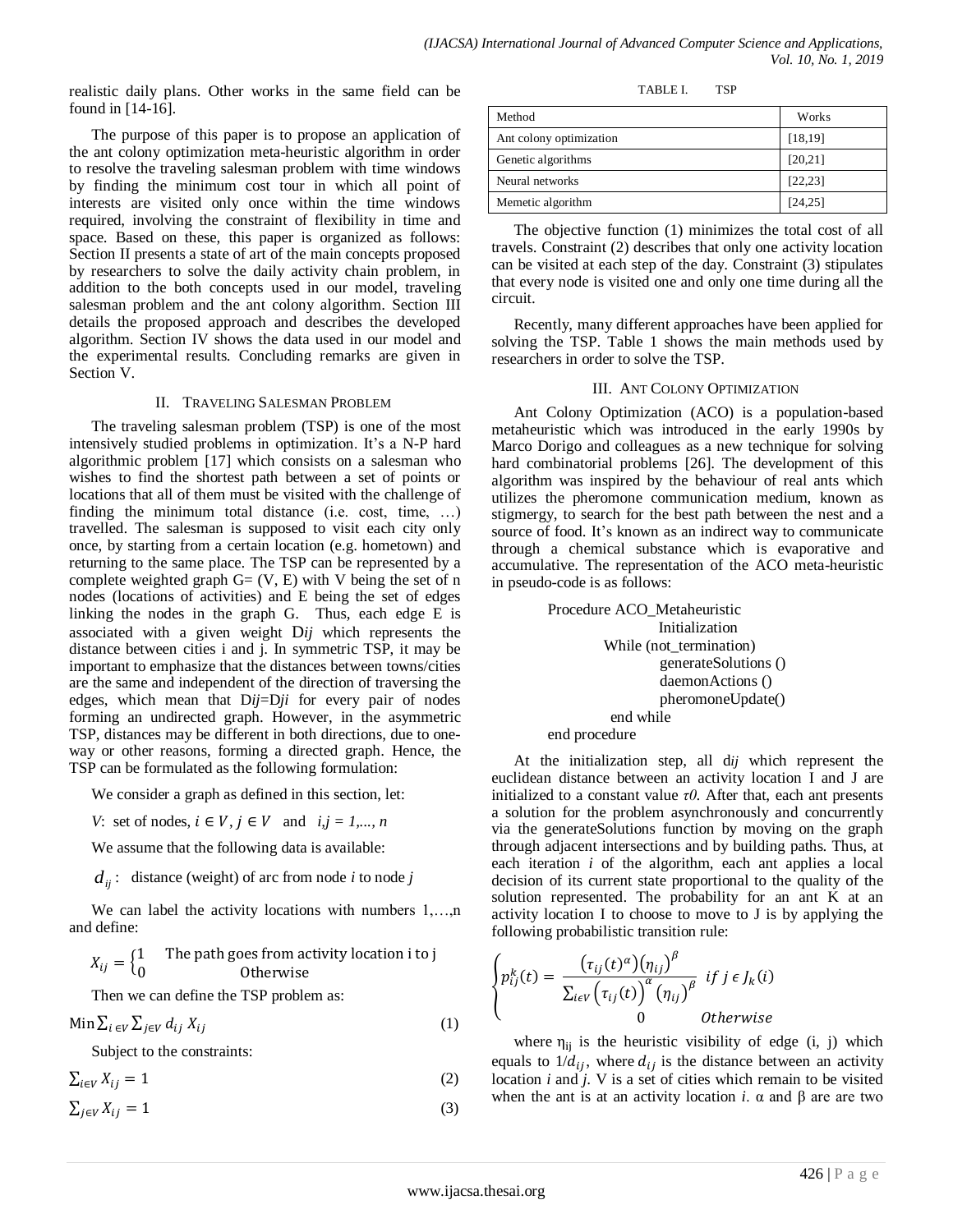adjustable positive parameters that control the relative weights of the pheromone trail and of the heuristic visibility.

The ants tend generally to choose the shorter path with a higher probability on which the pheromone trail increase faster and have a greater amount of pheromone than the longer one. However, some ants can choose the longer path with a lower probability. This concept which make the algorithm avoid a local optimum, and always search and try some different feasible solutions. At the end of each iteration, the total travelling time is reduced by minimizing the objective function:

$$
f^k(t) = \sum_{i}^{S} \sum_{j}^{S} t_{ij}
$$

After all ants have built their tours, and the objective function is evaluated, the pheromone is updated on all arcs as the following rule:

$$
\tau_{ii}(t) \leftarrow (I - \rho). \tau_{ii}(t) + \rho. \tau_0
$$

Where, τij (t) is the quantity of pheromone at time t on the arc  $(i, j)$ ;  $\rho$  is a parameter controlling pheromone decay such that  $0 \le \rho \le 1$ ; and  $\tau 0$  is the initial value of pheromone on all arcs.

After all ants have finished their tour, the pheromone evaporation process starts on all arcs. Each ant k deposits a quantity of pheromone  $\Delta \tau_{ij}^k$  (t) on each arc by the following rule:

$$
\Delta \tau_{ij}^{k}(t) = \begin{cases} \frac{1}{L^{k}(t)} & if (i,j) \in T^{k}(t) \\ 0 & Otherwise \end{cases}
$$

Where  $T^k(t)$  is the tour completed by an ant k at iteration t, and L(t) is its length. The evaporation process has the advantage of delaying and avoiding the convergence towards a locally optimal solution. This process makes the algorithm able to explore different paths during the search process.

## *A. Use of ACO in Solving TSP with Time Windows*

The traveling salesman problem with time windows (TSPTW) is the problem of finding a minimum cost path that visits each of a set of destinations exactly once, where each activity location must be visited within a given time window, considering the duration needed to perform the activities that the traveller may find useful or interesting. The main purpose of TSPTW is to minimize the sum of travel time on the path suggested. Many constraints are required in a TSPTW problem which can be formulated as:

$$
(a_i + b_i + c_i)x_{ij} < y_j \qquad \forall (i,j),
$$

where  $x_{ij} \in \{0, 1\}$  is a decision variable with a value of 1 if arc  $(i, j)$  is visited and 0 otherwise;  $a_i = \max\{a_i, t_i\}$ , with  $t_i$  indicating the time the agent arrives at node i;  $a_i$  indicates the time point at which the agent can start to serve the node i; and  $a_i$  is the service time at node  $i$ .

In this study, we developed our algorithm with two main objectives *g*, *h*. One is to respect the time window for all steps of the travel by avoiding to violate the deadlines. The other is to minimize the tour duration. For this purpose, we consider a new transition rule based on the Equation II represented as:

$$
\begin{cases}\np_{ij}^k(t) = \frac{\left(\tau_{ij}(t)^{\alpha}\right)\left(g_{ij}\right)^{\beta}\left(h_{ij}\right)^{\gamma}}{\sum_{i \in J(i)} \left(\tau_{ij}(t)\right)^{\alpha}\left(g_{ij}\right)^{\beta}\left(h_{ij}\right)^{\gamma}} \quad \text{if } j \in J_k(i) \\
0 \quad \text{otherwise}\n\end{cases}
$$

Where  $\alpha \beta \gamma$  are controlled parameters set respectively by realizing many tests to define their value.  $g_{ij}$  presents the constraint that an ant should visit the node with an arrival time closer to its upper time-window constraint, in order to avoid the lateness. However,  $h_{ij}$  represents the amount of the waiting time at a node j where the ant wants to visit. The pheromone is then updated as follows:

# Procedure ACS-TSPTW

```
/*Initialisation*/
     Set BestCost := \infty;
      Set \tau i j := \tau 0; for all (i, j) Set all ant at the depot
      Set for all (i, j) \Delta \tauij (t) = 0
```
*/\*Iterative loop\*/* For every ant  $k=1$  to m {m the number of nodes}

```
/*Construct a Solution*/
      Compute local heuristics h_{ij}, g_{ij} Choose the node j to move to based on the probability(I)
       Delete j from the next destinations
      Cost := Cost of the current solution;
   If (Cost < BestCost) 
         BestCost := Cost:
          BestSol := current solution; 
      EndIf 
   EndFor
```
*/\*Local pheromone updating\*/* For each move (i, j) in solution BestSol Update the trail level  $\tau$ ij (III); EndFor

*/\*Evaluation\*/* 

If the stop criterion is met then stop, otherwise go to (1)

Where, BestCost is the entire travel time of solution BestSol which refer to the best tour computed by an ant k. The process is repeated by starting again with all ants until the stop criterion is met.

## IV. EXPERIMENTAL RESULTS AND DISCUSSION

In this section, we present the numerical results obtained by our method. First, the data used in our model is described. Then ACO-TSPTW settings and results are discussed.

## *A. External Database*

In this study, the Budapest Maps is downloaded for an offline use in our local storage. Different information were collected (i.e. longitude, altitude, type, description, opening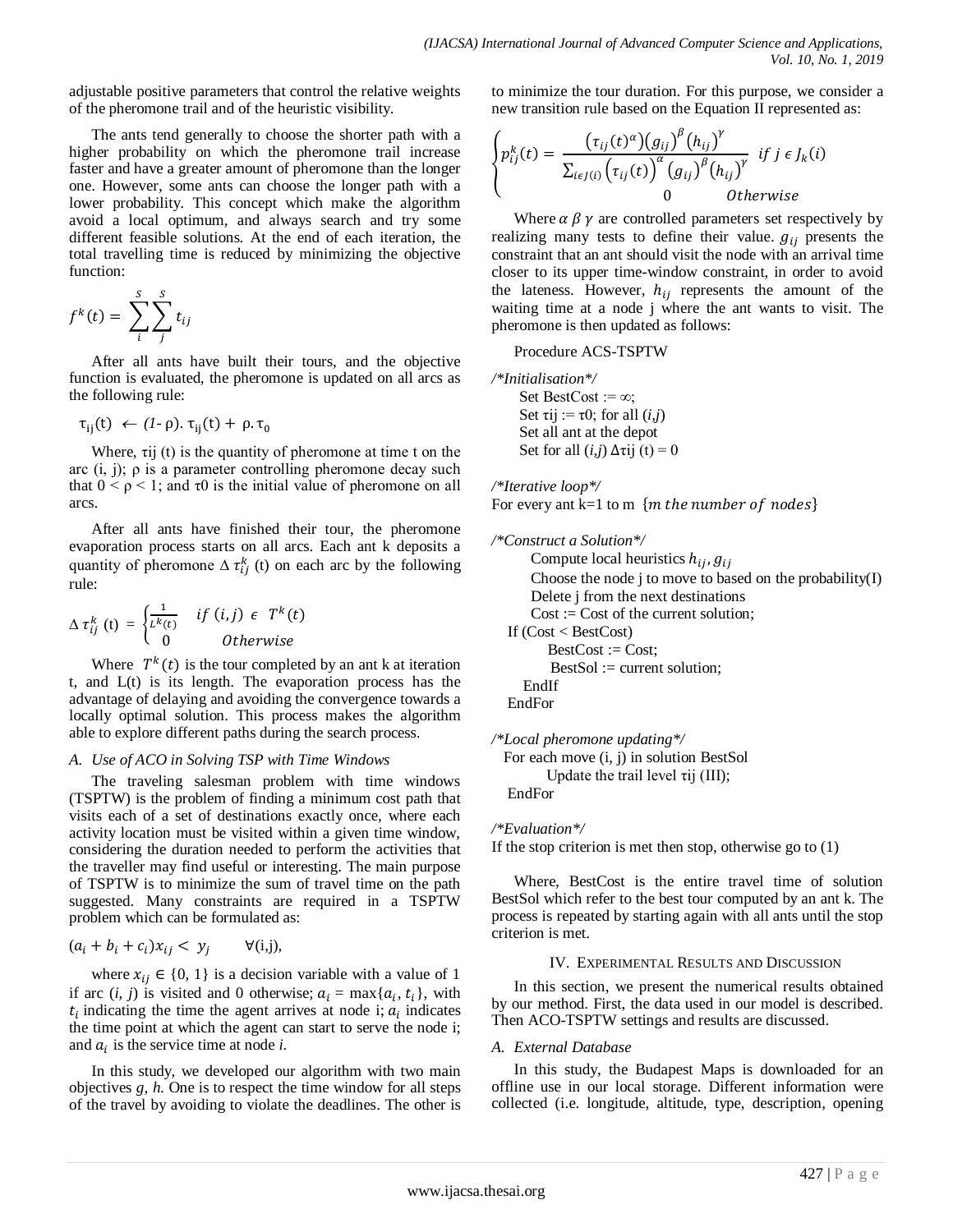and closing time) from several databases (i.e. Google Maps, POI services, OSM, …) for the functioning of the system. All this data is summarized in a central database. For each task the processing time required is provided to achieve it. Table 2 shows an example of a daily activity chain used in our approach.

In addition, the Google API is used to get the directions between locations. It receives a direction request and returns the whole path. The travel time is the main parameter to be optimized, but other parameters such as distance, number of turns are also taken into account. It provides 2500 free requests per day, computed as the total of client-side and server-side queries. When using Google API, we needed to specify the transportation mode to use. The following travel modes are all supported [27]:

- **DRIVING** (Default) indicates standard driving directions using the road network.
- **BICYCLING** requests bicycling directions via bicycle paths & preferred streets.
- **TRANSIT** requests directions via public transit routes.
- **WALKING** requests walking directions via pedestrian paths & sidewalks.

# *B. Design of Experiment*

Our ACO-TSPTW metaheuristic framework was implemented in Matlab and all runs were taken on a PC (3,2 GHz CPU and 1G RAM). We tested our approach up to 50 time in order to reach the best configuration possible for our settings. After many trials, the optimum combination of parameters was found is as follows: number of iteration is 100, number of ants is 25,  $\alpha$  is 0.1,  $\beta$  is 2.2,  $\rho$  is 0.85,  $q_0$  is 0.99. We tried to get the fewest number of ants and iterations. These factors impact directly the solution quality and the CPU time which represent an important means of measuring the performance of the algorithm.

## *C. Simulation Results*

The simulations are implemented based on two main scenarios. The first one is the basic one where only the fix schedule with fix activities in time and space is considered. However, the second one introduces the flexibility concept in time and space. For this purpose, we affect label 1,2,3 or 4 to each task as seen in Table 3, in order to define the fixed and flexible activity locations.

After running our algorithm many times, Fig. 1 reports the relativity time needed to perform a whole of a same daily activity chain. We can distinguish that flexibility in time or space can reduce the time needed to visit all activity locations by around 15% less than the fix schedule. Thus, the combined mode using an ideal version of free floating car-sharing (i.e. an available car reachable within 5 minutes walking) and public transport at the same day is always the optimum solution. However, the processing time to achieve these results reveals that the combined mode is extremely higher than the other modes as seen in Table 4.

Table 4 shows the results of our ACO-TSPTW using the different data sets in order to evaluate the robustness of our algorithm. The average of the total travel time of 5 replications is summarized with the CPU time required for each instance. In addition to, we represent a caption of our framework results in Fig. 2.

TABLE II. DAILY ACTIVITY CHAIN EXAMPLE

| Point<br>of<br>interest | Latitude  | Longitude | Opening<br>time | <b>Closing</b><br>time | <b>Duration</b>   |  |
|-------------------------|-----------|-----------|-----------------|------------------------|-------------------|--|
| <b>Sports</b><br>Center | 47.47976  | 19.057713 | 06:00:00        | 23:00:00               | $45 \text{ min}$  |  |
| Hair-<br>dresser        | 47.483183 | 19.053911 | 09:00:00        | 20:00:00               | $20 \text{ min}$  |  |
| School                  | 47.478556 | 19.056560 | 07:00:00        | 19:00:00               | 360 min           |  |
| Mall                    | 47.436183 | 19.041442 | 09:30:00        | 20:30:00               | $60 \text{ min}$  |  |
| Pub                     | 47.47914  | 19.08833  | 16:30:00        | 02:00:00               | $120 \text{ min}$ |  |
| Home                    | 47.433035 | 19.075762 |                 |                        |                   |  |

TABLE III. FLEXIBILITY LABELS

| Label | <b>Flexibility</b> |
|-------|--------------------|
|       | None               |
|       | Space              |
|       | Time               |
|       | Space and time     |

**Simulation Comparison results** 



Fig 1. Comparison Simulation Results.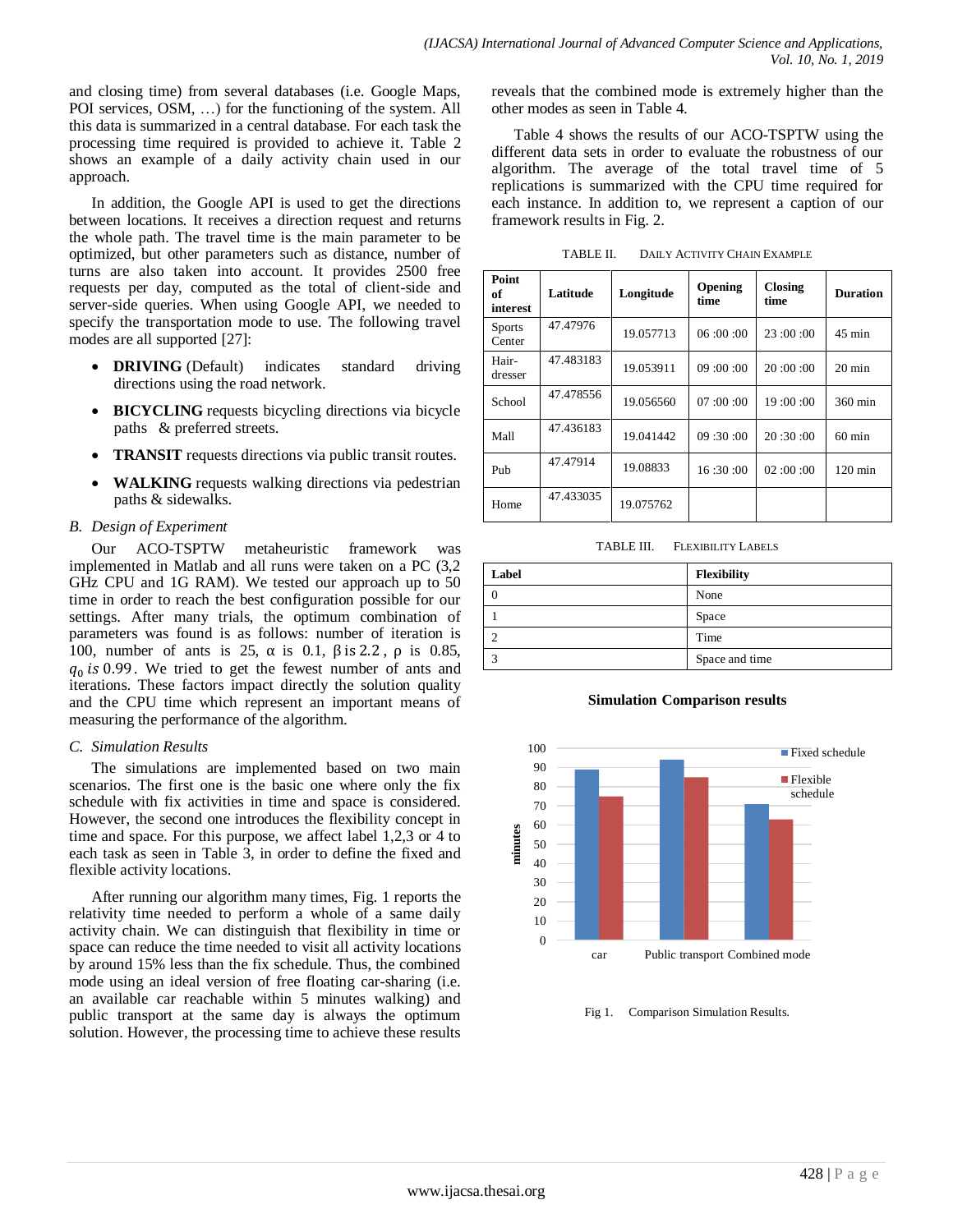| Problem<br>instances | <b>CAR</b> |                   |            | <b>Public Transport</b> |            |                   |                 | <b>Combined</b>         |            |                   |                 |                   |
|----------------------|------------|-------------------|------------|-------------------------|------------|-------------------|-----------------|-------------------------|------------|-------------------|-----------------|-------------------|
|                      | <b>Fix</b> |                   | Flexible   |                         | <b>Fix</b> |                   | <b>Flexible</b> |                         | <b>Fix</b> |                   | <b>Flexible</b> |                   |
|                      | <b>CPU</b> | Average           | <b>CPU</b> | Average                 | <b>CPU</b> | Average           | <b>CPU</b>      | Average                 | <b>CPU</b> | Average           | <b>CPU</b>      | Average           |
| R <sub>101</sub>     | 24s        | 93 <sub>min</sub> | 62s        | 82min                   | 22s        | 112min            | 60s             | $102\text{min}$         | 45s        | $75$ min          | 92s             | 70 <sub>min</sub> |
| R <sub>102</sub>     | 21s        | 79 <sub>min</sub> | 55s        | 56min                   | 18s        | 88min             | 62s             | 80 <sub>min</sub>       | 42s        | 73min             | 102s            | 68min             |
| R <sub>103</sub>     | 31s        | 83min             | 70s        | 72min                   | 17s        | 92min             | 55s             | $81$ min                | 47s        | 78min             | 110s            | $65$ min          |
| R <sub>104</sub>     | 21s        | $102\text{min}$   | 68s        | 93min                   | 19s        | 90 <sub>min</sub> | 67s             | 86min                   | 41s        | $63$ min          | 104s            | 59 <sub>min</sub> |
| R <sub>105</sub>     | 25s        | 89 <sub>min</sub> | 63s        | 70 <sub>min</sub>       | 22s        | 88min             | 70s             | $75$ min                | 38s        | $65$ min          | 120s            | $55$ min          |
| R <sub>106</sub>     | 26s        | 90 <sub>min</sub> | 83s        | $81$ min                | 20s        | 96min             | 72s             | 87 <sub>min</sub><br>-- | 41s        | 68 <sub>min</sub> | 107s<br>- -     | 62min             |

TABLE IV. PERFORMANCE COMPARISON OF OUR SIMULATION RESULTS



Fig 2. Daily Activity Chain Example using a Car.

#### *D. Discussion*

This study focuses on the comparison of the Ant colony algorithm performances when solving the complex activity chain problem with the inclusion of flexibility in time and space. From our experiments, we realized that the flexibility concept decreases around 10% to 20% the total time needed to perform a whole of a daily activity chain in all cases. In addition to, the combined mode can be considered much faster than the others, but it requires more processing time by around 100% to 400% than the car and the public transport modes. However, these results don't depend only on the time and location of activities, but it can also depend on some other parameters (i.e. weather, peak hours, the cities size, …) that can change from a city to another one and can enormously impact the total travel time needed, although the processing time will dramatically increase.

#### V. CONCLUSION

The aim of this study is to present a new daily activity chain approach based on ant colony algorithm with time windows. The new concept of flexibility in time and space is introduced, which considerably decreases the total travel time by 10 to 20%. However, the CPU time needed to perform the introduction of flexibility concept has increased dramatically but remains reasonable and manageable. Regarding the obtained results, working on an online mode can be really interesting and innovative. Improvements of these first results are in progress.

#### **REFERENCES**

- [1] Waidringer, Jonas. Complexity in transportation and logistics systems an integrated approach to modelling and analysis. Chalmers University of Technology, 2001.
- [2] Giovanna, C., Giuseppe, M., Antonio, P., Corrado, R., Francesco, R., & Antonino, V. (2016). Transport models and intelligent transportation system to support urban evacuation planning process. IET Intelligent Transport Systems, 10(4), 279-286.
- [3] CHANG, Hsien-Tsung, CHANG, Yi-Ming, et TSAI, Meng-Tze. ATIPS: automatic travel itinerary planning system for domestic areas. *Computational intelligence and neuroscience*, 2016, vol. 2016, p. 1.
- [4] LI, Jing-Quan, ZHOU, Kun, ZHANG, Liping, *et al.* A multimodal trip planning system incorporating the park-and-ride mode and real-time traffic/transit information. In : *Proceedings ITS World Congress*. 2010. p. 65-76.
- [5] CERNY, Ron. Method and system of planning and/or managing a travel plan. U.S. Patent No 9,009,167, 14 avr. 2015.
- [6] Litman, T., & Steele, R. (2017). Land use impacts on transport. Victoria Transport Policy Institute.
- [7] PUCHER, John et BUEHLER, Ralph. Why Canadians cycle more than Americans: a comparative analysis of bicycling trends and policies. Transport Policy, 2006, vol. 13, no 3, p. 265-279.
- [8] Heesch, K. C., Giles-Corti, B., & Turrell, G. (2015). Cycling for transport and recreation: associations with the socio-economic, natural and built environment. *Health & place*, *36*, 152-161.
- [9] SHARMEEN, Fariya, ARENTZE, Theo, et TIMMERMANS, Harry. Incorporating time dynamics in activity travel behavior model: a path analysis of changes in activity and travel time allocation in response to life-cycle events. *Transportation Research Record: Journal of the Transportation Research Board*, 2013, no 2382, p. 54-62.
- [10] HILGERT, Tim, KAGERBAUER, Martin, SCHUSTER, Thomas, *et al.* Optimization of individual travel behavior through customized mobility services and their effects on travel demand and transportation systems. *Transportation Research Procedia*, 2016, vol. 19, p. 58-69.
- [11] NUZZOLO, Agostino et COMI, Antonio. Individual utility-based path suggestions in transit trip planners. *IET Intelligent Transport Systems*, 2016, vol. 10, no 4, p. 219-226.
- [12] HORNI, Andreas, SCOTT, Darren M., BALMER, Michael, *et al.*Location choice modeling for shopping and leisure activities with MATSim: Combining micro-simulation and time geography. *Working paper/IVT*, 2008, vol. 511.
- [13] RINDSFÜSER, G., KLÜGL, F., et FREUDENSTEIN, J. Multi-agent simulation for the generation of individual activity programs. *Application of Agent Technology in Traffic and Transportation*, 2004, p. 165-180.